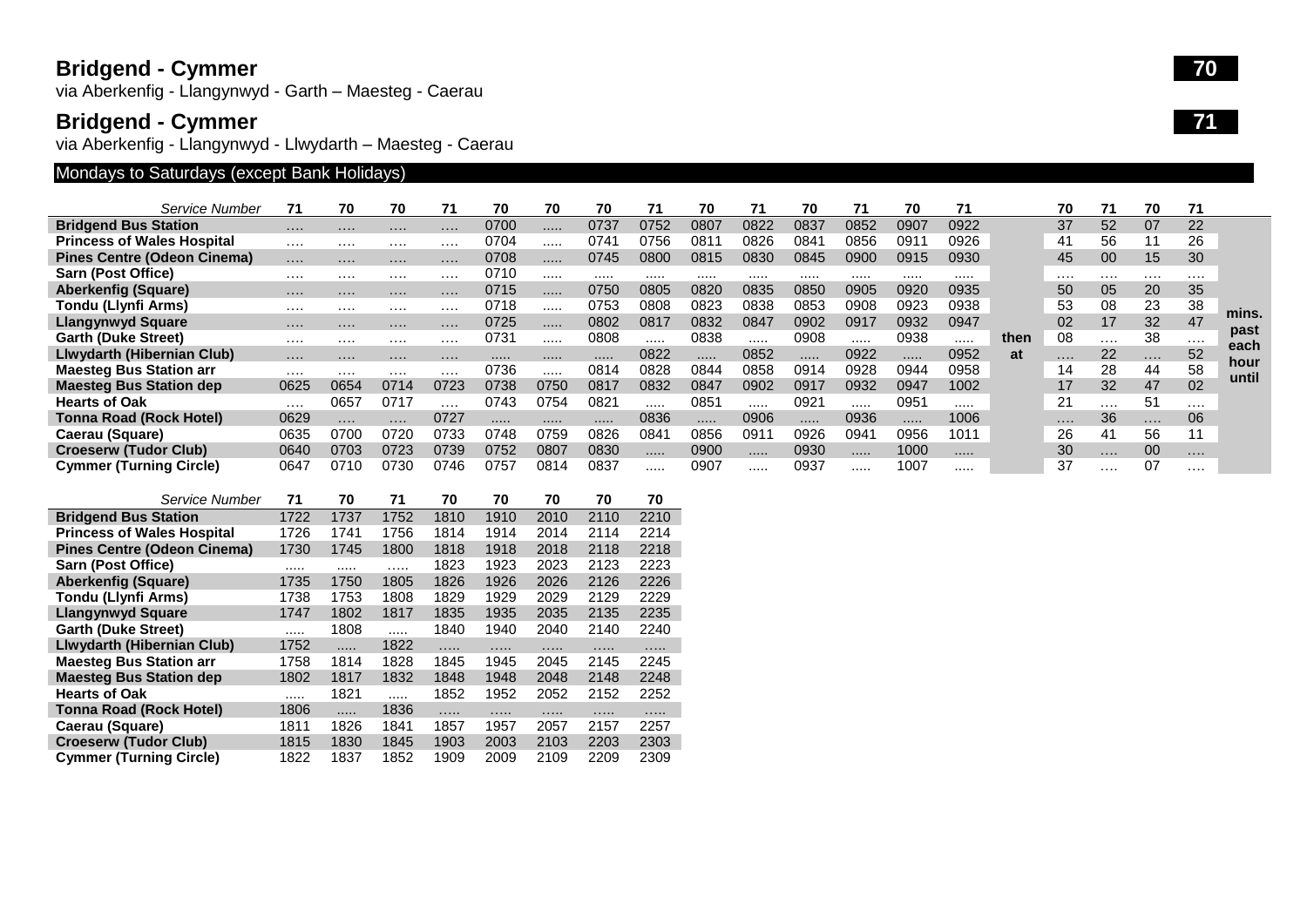| Service Number                    | 70   | 70   | 70   | 70   | 71   | 70   | 70<br><b>CD</b> | 71   | 70   | 71   | 70   | 71   | 70   |      | 71 | 70 | 71 | 70 |              |
|-----------------------------------|------|------|------|------|------|------|-----------------|------|------|------|------|------|------|------|----|----|----|----|--------------|
| <b>Cymmer (Turning Circle)</b>    |      |      | 0649 | .    | 0712 | 0735 |                 | 0750 | 0805 | 0820 |      | 0850 |      |      | 20 | .  | 50 |    |              |
| <b>Croeserw (Tudor Club)</b>      |      |      | 0656 | .    | 0719 | 0742 |                 | 0757 | 0812 | 0827 |      | 0857 |      |      | 27 |    | 57 |    |              |
| <b>Davies Terrace</b>             | 0600 |      |      |      |      |      |                 |      |      |      |      |      |      |      |    |    |    |    |              |
| Caerau (Square)                   | 0605 |      | 0701 | .    | 0724 | 0747 |                 | 0802 | 0817 | 0832 | 0847 | 0902 | 0917 |      | 32 | 47 | 02 | 17 |              |
| <b>Hearts of Oak</b>              | 0610 |      | 0706 | .    | .    | 0752 |                 |      | 0822 |      | 0852 |      | 0922 |      | .  | 52 |    | 22 |              |
| Tonna Road (Rock Hotel)           |      |      |      |      | 0729 |      |                 | 0807 |      | 0837 |      | 0907 |      |      | 37 |    | 07 |    |              |
| <b>Maesteg Bus Station arr</b>    | 0615 |      | 0711 | .    | 0733 | 0757 | $\cdots$        | 0811 | 0827 | 0841 | 0857 | 0911 | 0927 |      | 41 | 57 | 11 | 27 | mins.        |
| <b>Maesteg Bus Station dep</b>    | 0616 | 0700 | 0715 | 0728 | 0743 | 0800 | 0800            | 0815 | 0830 | 0845 | 0900 | 0915 | 0930 | then | 45 | 00 | 15 | 30 | past<br>each |
| Llwydarth (Hibernian Club)        |      |      |      | .    | 0748 |      |                 | 0820 | .    | 0850 |      | 0920 |      | at   | 50 |    | 20 |    | hour         |
| <b>Garth (Duke Street)</b>        | 0621 | 0705 | 0720 | 0733 |      | 0805 | 0805            |      | 0835 | .    | 0905 | .    | 0935 |      |    | 05 |    | 35 | until        |
| Llangynwyd Square                 | 0625 | 0711 | 0724 | 0739 | 0754 | 0811 | 0811            | 0826 | 0841 | 0856 | 0911 | 0926 | 0941 |      | 56 | 11 | 26 | 41 |              |
| Tondu (Llynfi Arms)               | 0631 | 0718 | 0731 | 0746 | 0801 | 0818 | 0818            | 0833 | 0848 | 0903 | 0918 | 0933 | 0948 |      | 03 | 18 | 33 | 48 |              |
| <b>Aberkenfig (Square)</b>        | 0634 | 0723 | 0736 | 0751 | 0806 | 0823 | 0823            | 0838 | 0853 | 0908 | 0923 | 0938 | 0953 |      | 08 | 23 | 38 | 53 |              |
| Sarn (Post Office)                | 0637 |      |      |      |      |      |                 |      |      |      |      |      |      |      |    |    |    |    |              |
| <b>Pines Centre (Sainsbury's)</b> | 0642 | 0729 | 0742 | 0757 | 0812 | 0829 | 0829            | 0844 | 0859 | 0914 | 0929 | 0944 | 0959 |      | 14 | 29 | 44 | 59 |              |
| <b>Princess of Wales Hospital</b> | 0645 | 0733 | 0746 | 0801 | 0816 | 0833 | 0833            | 0848 | 0903 | 0918 | 0933 | 0948 | 1003 |      | 18 | 33 | 48 | 03 |              |
| <b>Bridgend Bus Station</b>       | 0648 | 0737 | 0750 | 0805 | 0820 | 0837 | 0837            | 0852 | 0907 | 0922 | 0937 | 0952 | 1007 |      | 22 | 37 | 52 | 07 |              |
|                                   |      |      |      |      |      |      |                 |      |      |      |      |      |      |      |    |    |    |    |              |
| Service Number                    | 70   | 71   | 70   | 71   | 70   | 71   | 70              | 70   | 70   | 70   | 70   |      |      |      |    |    |    |    |              |
| <b>Cymmer (Turning Circle)</b>    |      | 1720 |      | 1750 | 1820 | 1835 | 1925            | 2020 | 2120 | 2220 | 2320 |      |      |      |    |    |    |    |              |
| <b>Croeserw (Tudor Club)</b>      |      | 1727 |      | 1757 | 1827 | 1842 | 1932            | 2027 | 2127 | 2225 | 2325 |      |      |      |    |    |    |    |              |
| Caerau (Square)                   | 1717 | 1732 | 1747 | 1802 | 1832 | 1847 | 1937            | 2032 | 2132 | 2228 | 2328 |      |      |      |    |    |    |    |              |
| <b>Hearts of Oak</b>              | 1722 |      | 1752 |      | 1837 |      | 1942            | 2037 | 2137 | 2232 | 2332 |      |      |      |    |    |    |    |              |
| <b>Tonna Road (Rock Hotel)</b>    |      | 1737 | .    | 1807 | .    | 1852 |                 |      | .    |      |      |      |      |      |    |    |    |    |              |

| <b>Maesteg Bus Station arr</b>    | 1727 | 1741 | 1757 | 1811 | 1842 | 1856 | 1947 | 2042 | 2142 | 2236 | 2336 |
|-----------------------------------|------|------|------|------|------|------|------|------|------|------|------|
| <b>Maesteg Bus Station dep</b>    | 1730 | 1745 | 1800 | 1815 | 1845 | .    | 1950 | 2045 | 2145 |      |      |
| Llwydarth (Hibernian Club)        |      | 1750 | .    | 1820 |      |      |      |      |      |      |      |
| <b>Garth (Duke Street)</b>        | 1735 | .    | 1805 | .    | 1849 | .    | 1954 | 2049 | 2149 |      |      |
| Llangynwyd Square                 | 1741 | 1756 | 1811 | 1826 | 1854 | .    | 1959 | 2054 | 2154 |      |      |
| Tondu (Llynfi Arms)               | 1748 | 1803 | 1818 | 1833 | 1859 | .    | 2004 | 2059 | 2159 |      |      |
| Aberkenfig (Square)               | 1753 | 1808 | 1823 | 1838 | 1903 |      | 2008 | 2103 | 2203 |      |      |
| <b>Sarn (Post Office)</b>         |      |      |      | .    | 1906 |      | 2011 | 2106 | 2206 |      |      |
| <b>Pines Centre (Sainsbury's)</b> | 1759 | 1814 | 1829 | 1844 | 1911 |      | 2016 | 2111 | 2211 |      |      |
| <b>Princess of Wales Hospital</b> | 1803 | 1818 | 1833 | 1848 | 1915 | .    | 2020 | 2115 | 2215 |      |      |
| <b>Bridgend Bus Station</b>       | 1807 | 1822 | 1837 | 1852 | 1919 | .    | 2024 | 2119 | 2219 |      |      |

**CD – College Days Only**